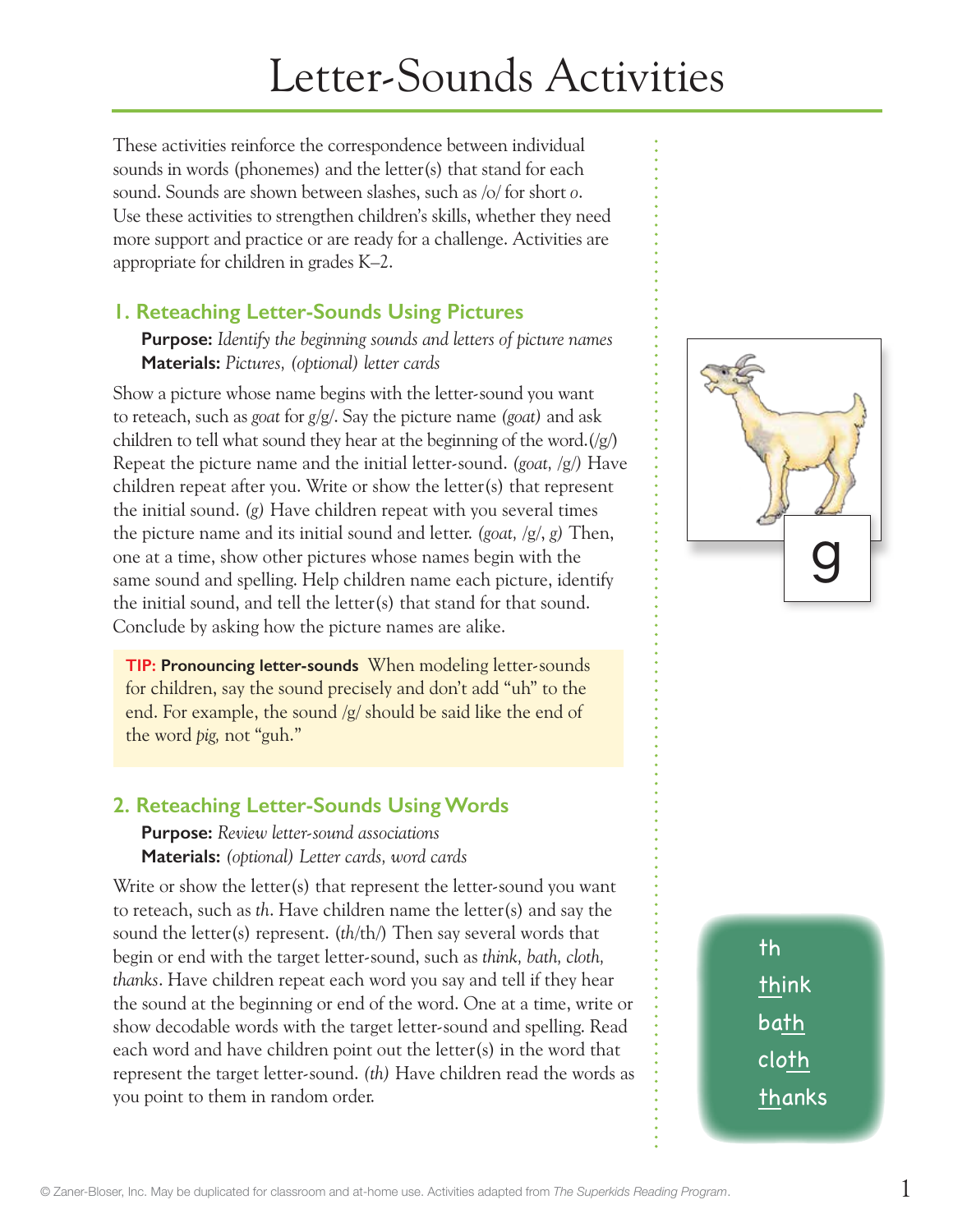#### **3. Going on a Letter Hunt**

**Purpose:** *Identify letters that represent given sounds* **Materials:** *Words in the classroom, (optional) word cards, (optional) laser or pen light*

Say a letter-sound that has been taught, such as /t/ in *tent*. Tell children to look at words displayed in signs, word walls, lists, and other places for the letter(s) that stand for the sound you said. For fun, tape word cards in unusual but visible places. Have children point to or tell you where they found the letter(s). If you have a laser or pen light, tell them to shine it on the letter(s). Then have everyone name the letter(s) and say the sound the letter(s) represent. (*t*/t/) For this activity, children could point out *t* in a *th* word for the sound /t/. Don't explain the difference unless children have been taught the other sound-spelling.

**Variation** Write or show the letter(s) that stand for one sound. Have children identify objects or pictures in the room whose names contain that sound.

### **4. Using Letter-Sound Boxes**

**Purpose:** *Identify letter-sounds in various positions in words*  **Materials:** *Papers showing three connected boxes, letter cards*

On a piece of paper, draw three large connected boxes as shown and make a copy for each child. Give each child a card with the letter(s) that stand for a letter-sound you want to reinforce, such as *d*/d/. Then say a word that has that letter-sound at the beginning, middle, or end, such as *dog*, *puddle*, *sad*. Have children place the letter card in one of the boxes to show if the sound for that letter is at the beginning, middle, or end of the word. If needed, repeat the word slowly, emphasizing the letter-sound.

**Variation** If children know more than one spelling for a sound, you can focus on one spelling at a time.

**TIP: Practicing with and without letters** Phonemic awareness activities are oral activities that focus on individual sounds within words without reference to letters. If children are struggling with the concept of letters standing for sounds, give them practice with the Phonemic Awareness Activities. Once children correctly identify individual sounds in words, have them practice connecting sounds to letters.